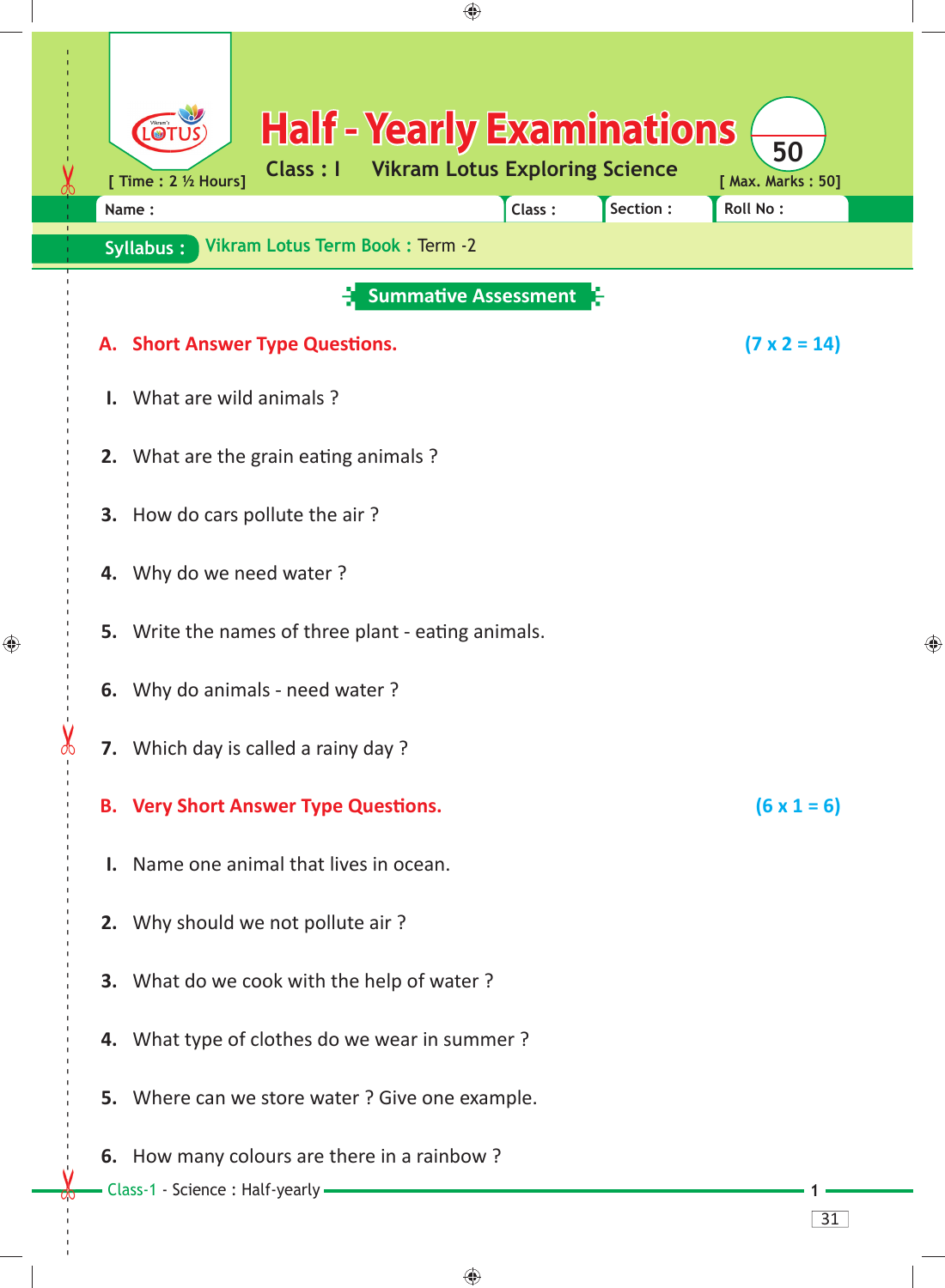|    |                                                        | <b>Formative Assessment</b> |                     |                    |
|----|--------------------------------------------------------|-----------------------------|---------------------|--------------------|
|    | C. Tick $(v)$ the correct answers.                     |                             |                     | $(6 \times 1 = 6)$ |
| Ι. | Which one of the following do live only in water?      |                             |                     |                    |
|    | 1) Small animals                                       |                             | 2) Big animals      |                    |
|    | 3) Aquatic animals                                     |                             | 4) All of these     |                    |
|    | 2. What is the name of the place where a rabbit lives? |                             |                     |                    |
|    | $1)$ coop                                              |                             | 2) nest             |                    |
|    | 3) burrow                                              |                             | 4) cage             |                    |
|    | 3. We cannot live without                              |                             |                     |                    |
|    | 1) fire                                                |                             | 2) air              |                    |
|    | 3) hydrogen                                            |                             | 4) carbon - dioxide |                    |
|    | 4. Which one of the following does live in den?        |                             |                     |                    |
|    | 1) rabbit                                              |                             | 2) lion             |                    |
|    | 3) goat                                                |                             | 4) pig              |                    |
|    | 5. Water is used for                                   |                             |                     |                    |
|    | 1) drinking                                            |                             | 2) bathing          |                    |
|    | 3) looking                                             |                             | 4) all of these     |                    |
|    | 6. We drink ______________ during summer.              |                             |                     |                    |
|    | 1) cold drinks                                         |                             | 2) hot coffee       |                    |
|    | 3) hot water                                           |                             | 4) hot chocolate    |                    |
|    | D. Write 'T' for true and 'F' for false statements.    |                             |                     | $(6 \times 1 = 6)$ |
|    | I. Elephants are not herbivores.                       |                             |                     |                    |
|    | 2. We need stale air to breathe                        |                             |                     |                    |
|    | — Class-1 - Science : Half-yearly —                    |                             |                     | 32                 |

 $\bigoplus$ 

 $\bigoplus$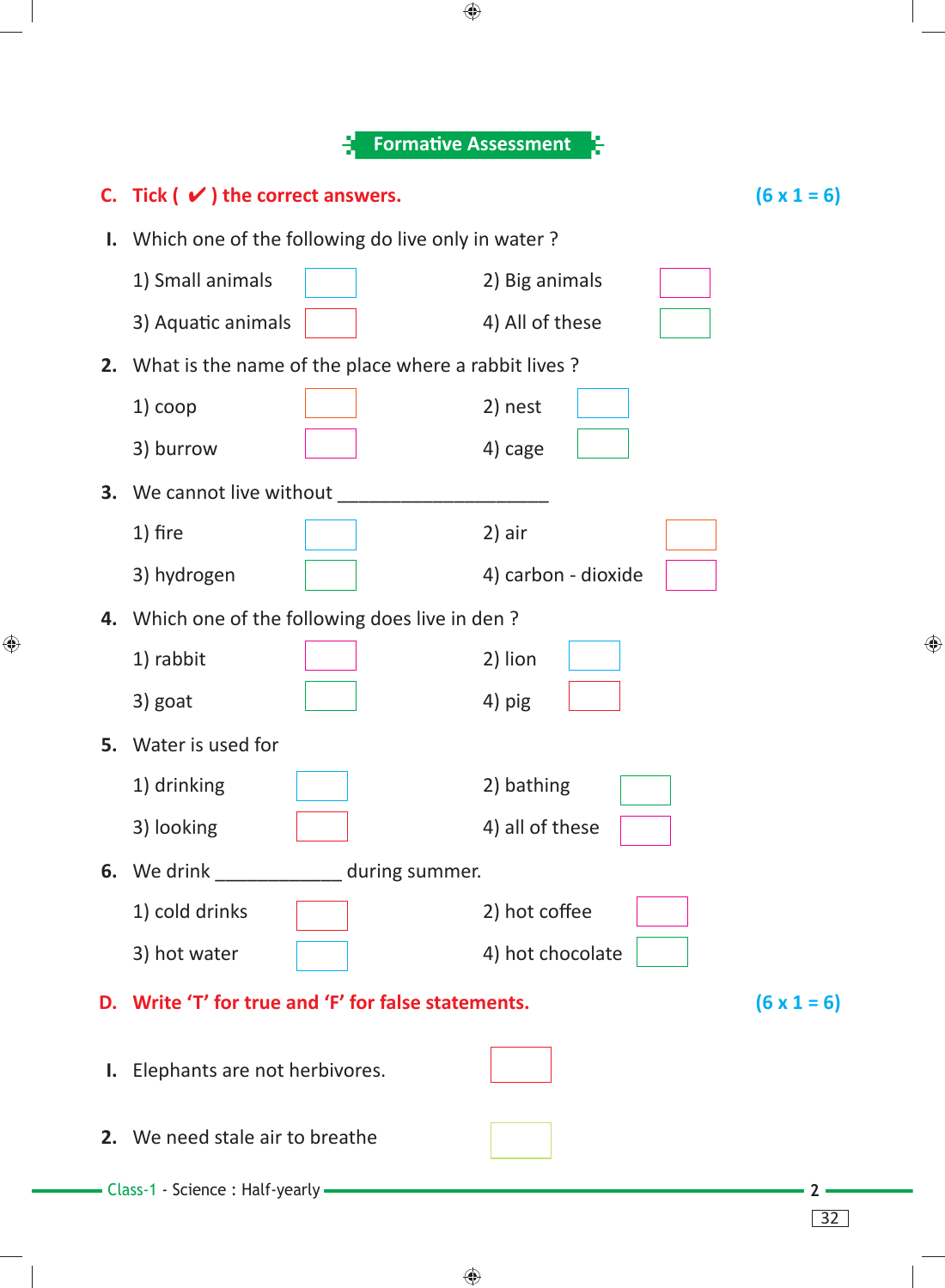| 3. | We wash clothes with the help of water.                                                                                     |    |                                                                                                                             |
|----|-----------------------------------------------------------------------------------------------------------------------------|----|-----------------------------------------------------------------------------------------------------------------------------|
|    | 4. The wind is strong on a winter day.                                                                                      |    |                                                                                                                             |
| 5. | We cannot store water.                                                                                                      |    |                                                                                                                             |
|    | 6. The sun is always seen on a rainy day.                                                                                   |    |                                                                                                                             |
| Е. | Give two examples of each one of the following.                                                                             |    | $(3 \times 2 = 6)$                                                                                                          |
| L. | Wild animals                                                                                                                |    |                                                                                                                             |
|    | $\mathbf{1}$ $\overline{\phantom{a}}$                                                                                       | 2) |                                                                                                                             |
|    | 2. Pet animals                                                                                                              |    |                                                                                                                             |
|    | $\mathbf{1}$ $\qquad \qquad$                                                                                                | 2) | <u>.</u><br>The company of the company of the company of the company of the company of the company of the company of the co |
|    | <b>3.</b> Amphibians                                                                                                        |    |                                                                                                                             |
|    | $\left( \begin{array}{ccc} 1 \end{array} \right)$ $\overline{\phantom{a}}$                                                  |    |                                                                                                                             |
|    | F. Fill in the blanks with the help of a word given in brackets.                                                            |    | $(4 \times 1 = 4)$                                                                                                          |
|    |                                                                                                                             |    | (hungry/thirsty)                                                                                                            |
|    |                                                                                                                             |    | (drink/waste)                                                                                                               |
|    |                                                                                                                             |    |                                                                                                                             |
|    |                                                                                                                             |    | (clothes/plants)                                                                                                            |
|    | Class-1 - Science : Half-yearly <b>Community and Class-1</b> - Science : Half-yearly <b>Class-1</b> - Science : Half-yearly |    | 33                                                                                                                          |

 $\bigoplus$ 

------ - - --------------------------------------- --- -------------------------------------------------- ------------- -- - - ---

 $\chi$ 

 $\bigoplus$ 

 $\frac{1}{\alpha}$